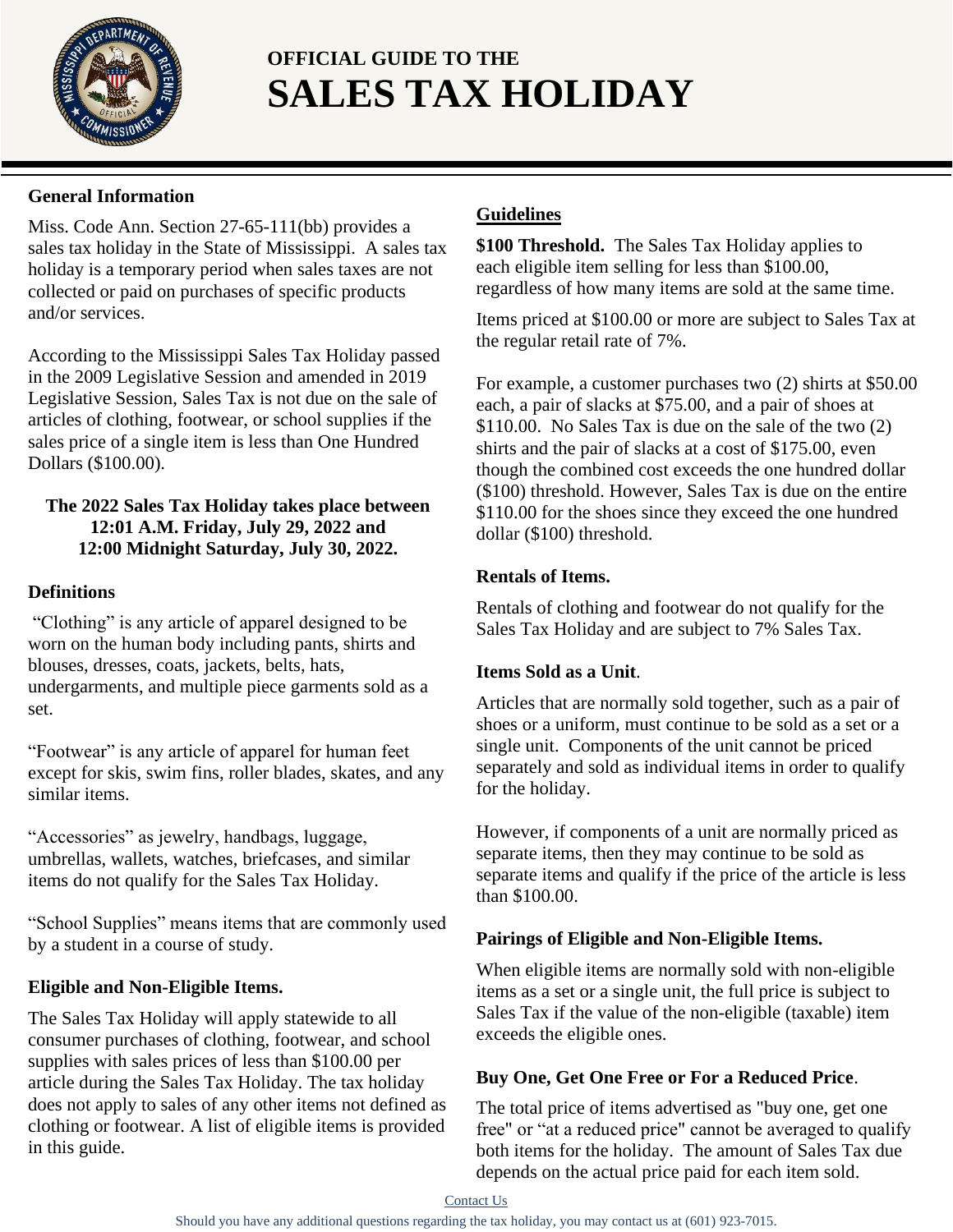

# **OFFICIAL GUIDE TO THE SALES TAX HOLIDAY**

## **Buy One, Get One Free or For a Reduced Price**.

For example, if a retailer advertises a pair of pants as "buy one, get one half off" with the first pair of pants priced at \$120.00 and the second pair half off, then Sales Tax is due on the first pair priced at \$120.00, though the second pair (\$60.00) would not be subject to Sales Tax. Because the store advertised the sale as "buy one, get one half off", the store cannot sell each pair of pants for \$90.00 in order for the items to qualify for the holiday.

However, the retailer may advertise and sell each pair of pants at 50% off, selling each pair of \$120.00 pants for \$60.00, thus making each pair sold eligible for the holiday.

## **Discounts, Coupons, and Rebates.**

Retailers may offer store discounts and store coupons to reduce the price of an eligible item to or less than \$100.00 in order to qualify for the holiday.

However, manufacturers' coupons do not reduce the sales price of an item; as a result, a manufacturer's coupon cannot be used to reduce the selling price of an item to less than \$100.00 in order to qualify for the holiday. Likewise, a manufacturer's rebate does not reduce the sales price of an item until after the sale has occurred, thus having no effect on the sales price of the item and cannot be used to qualify a non-eligible item.

## **Layaway Sales.**

Layaway sales of eligible items do not qualify for the holiday.

## **Mail, Telephone, and Internet Sales.**

Sales of eligible items that were placed or ordered by mail, telephone, or the internet are not subject to Sales Tax if the purchaser orders and pays for the items during the Sales Tax Holiday and the items are less than the \$100.00 threshold.

## **Shipping and Handling Charges.**

Shipping and handling charges are not to be included as part of the sales price of eligible items in determining whether items meet the \$100.00 threshold.

## **Rain Checks.**

Eligible items purchased during the Sales Tax Holiday using a rain check qualify for the holiday only if the rain check is redeemed during the Sales Tax Holiday. If it is redeemed after the holiday, the purchase is subject to Sales Tax.

## **Refunds and Exchanges.**

If an eligible item was purchased during the Sales Tax Holiday and returned after the holiday for credit on the purchase of a different item, Sales Tax is applied to the sale of the newly purchased item. For example, a customer purchases a \$35.00 shirt during the Sales Tax Holiday. After the holiday, the customer returns the shirt, receives a credit for the shirt, and then buys a \$35.00 jacket. Sales Tax is due on the \$35.00 price of the jacket since the jacket was not purchased during the holiday.

If an eligible item was purchased during the Sales Tax Holiday and later exchanged for the same item but it's a different size, different color, etc., then Sales Tax is not to be charged even if the exchange is made after the holiday. For example, a customer purchases a \$53.00 shirt during the Sales Tax Holiday and returns the shirt in exchange for another size of same style of shirt after the holiday; Sales Tax is not due on the exchanged shirt.

If eligible items were purchased before the Sales Tax Holiday but during the holiday the item was returned and a credit was received on the purchase of a different eligible item, then no Sales Tax is due on the sale of the new item if the new item is eligible for the holiday.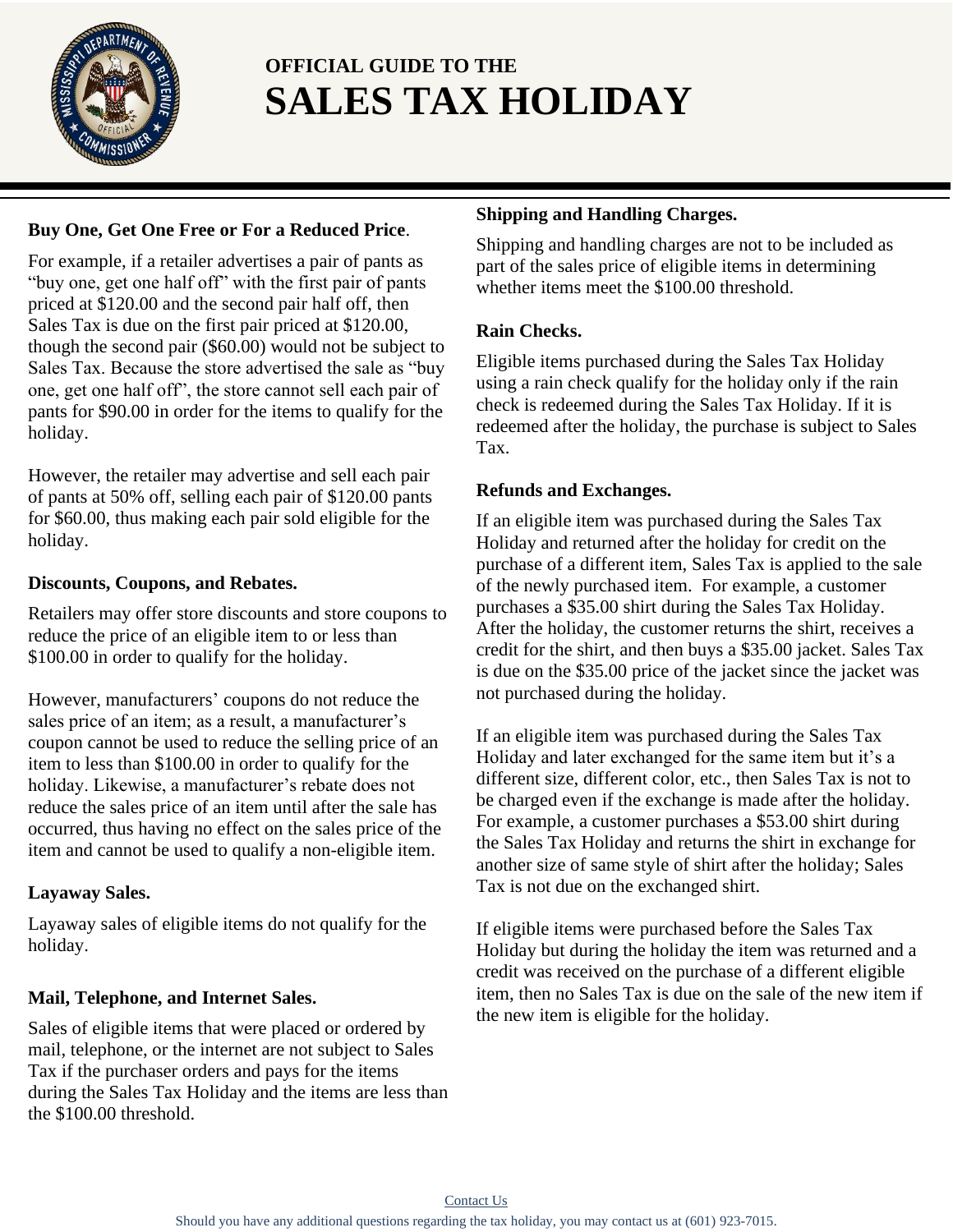

## **OFFICIAL GUIDE TO THE SALES TAX HOLIDAY**

## **LIST OF ELIGIBLE & NON-ELIGIBLE FOR CLOTHING, FOOTWEAR, AND ASSESSORIES**

#### **A**

Accessories (generally) (N)

- Barrettes (N)
- Belt buckles (sold separate) (N)
- Bobby pins (N)
- Briefcases (N)
- Elastic ponytail holders (N)
- Hair bows and Hair clips (N) • Handkerchiefs (N) • Headbands (N) • Jewelry (N) • Purses and Handbags (N) • Watches or Watch bands (N) Adult diapers (N) Alterations (N) Aprons (household) (N) Aprons (welders) (N) Athletic socks (E) **B** Baby bibs (N) Baby clothes (E) Baby diapers (cloth / disposable) (N) Backpacks (E) Baseball caps (E) Baseball cleats (N) Baseball gloves (N) Baseball jerseys (E) Baseball pants (N) Bathing caps (N) Belt buckles (N) Belts with attached buckles (E) Belts for weight lifting (N) Blouses (E) Boots (general purpose) (E) • Climbing (cleated or spiked) (N) • Cowboy (E) • Fishing (waders) (N) • Hiking (E) • Overshoes and galoshes (N) • Rubber work boots (N) • Ski and Waders (N) Bow ties (E) Bowling shirts (E) Bras (E) Buttons and Zippers (N) **C** Camp clothes (E) Caps (baseball, fishing, golf) (E) Chef uniforms (E) Children's novelty costumes (E) Chest protectors (N) Clerical vestments (E)

Cloth, lace, knitting yarns, etc. (N)

Corsages and boutonnieres (N) Costume (Outfits or Apparel) (E)

Coats and wraps (E)

Coveralls (E)

**D - E** Diapers (cloth and disposable) (N) Dress Gloves (unless rented) (E) Dresses (E) Elbow pads (N) Employee uniforms (E) **F** Fabrics, thread, buttons, lace, etc. (N) Fins (swim) (N) Fishing boots (waders) (N) Fishing caps (E) Fishing vests (non-flotation) (E) Football jerseys (E) Football pads (N) Football pants (N) **G** Gloves (generally) (N) • Bicycle (N) • Dress (E) • Garden (N) • Rubber (N) • Sports (football, golf, etc.) (N) • Surgical (N) • Work (N) Goggles (N) Golf caps (E) Golf equip. (gloves, shoes, etc) (N) Golf dresses (E) Golf jackets and windbreakers (E) Golf shirts (E) Golf skirts (E) Graduation caps and gowns (N) Gym suits and uniforms (E) **H** Hair nets, bows, clips, & barrettes (N) Handbags and purses (N) Handkerchiefs (N) Hard hats (N) Hats (E) Headbands (N) Helmets (bike, motorcycle, etc.) (N) Hockey gloves (N) Hooded shirts/sweatshirts (E) Hosiery, and support hosiery (E) Hunting vests (E) **I - L** Ice skates (N) Insoles (N) Jackets (E) Jeans (E) Jewelry (N) Jogging apparel (E) Knitted caps or hats (E) Luggage (N) Leg warmers (E)

Leotards and tights (E) Life jackets and vests (N)

#### **N - P**

Neckwear and ties (E) Nightgowns and nightshirts (E) Overshoes and rubber shoes (N) Pads (Sports or Support) (N) Painter pants (E) Pajamas (E) Pants (E) Panty hose (E) Personal flotation devices (N) Pocket squares (N) Protective equip. (gloves, masks, pads, etc.) (N) **R** Raincoats and ponchos (E) Rain hats (E) Religious clothing (E) Ribbons (N) Robes (E) Roller blades or skates (N) **S** Safety clothing (N) Safety glasses (N) Safety shoes (E) Scarves (E) Scout uniforms (E) Sewing patterns (N) Shawls and wraps (E) Shin guards and padding (N) Shirts & Hooded shirts (E) Shoe inserts (N) Shoelaces (N) Shoes (generally) (E) • Boat  $(E)$ • Cross trainers (E) • Dress (E) • Fishing boots (waders) (N) • Flip-flops (rubber thongs) (E) • Jazz and dance (N) • Jellies (E) • Overshoes (N) • Running (without cleats) (E) • Sandals (E) • Slippers (E) • Sneakers and tennis (E) • Tap dance (N) • Tennis (E) • Walking (E) • Sport Design (i.e. any spiked or cleated / specifically designed for a sport such as golf, football, soccer, etc.) (N) Shoulder pads (N) Shorts (E) Skates (ice and roller) (N) Ski vests (water) (N)

#### **S**

Sleepwear/nightgowns/pajamas (E) Slippers (E) Slips (E) Soccer socks (E) Socks (E) Sports helmets (N) Sports pads (football, soccer, elbow, knee, shoulder, etc.) (N) Suits, slacks, and jackets (E) Sunglasses (N) Support hosiery (E) Suspenders (E) Sweatbands (arm, wrist, head) (N) Sweatshirts and Sweat suits (E) Sweaters (E) Swimming masks and goggles (N) Swimsuits (E) **T** Tennis dresses, shorts, shoes (E) Tennis skirts (E) Ties (neckties - all) (E) Tights (E) Trousers (E) **U - V** Umbrellas (N) Underclothes (pants and shirts) (E) Veils (E) Vests (generally) (E) • Bulletproof (N) • Fishing (non-flotation) (E) Flotation (N) • Hunting (E) Sports Related (N) **W** Wallets (N) Watch bands (N) Watches (N) Water ski vests (N) Weight lifting belts (N) Wet and dry suits (N) Work clothes (E) Work uniforms (E) Workout clothes (E) Wrist bands (N) **Key for Items:** (E) = Eligible & Non-Taxable (N) = Non-Eligible & Taxable

Contact Us

Skirts (E)